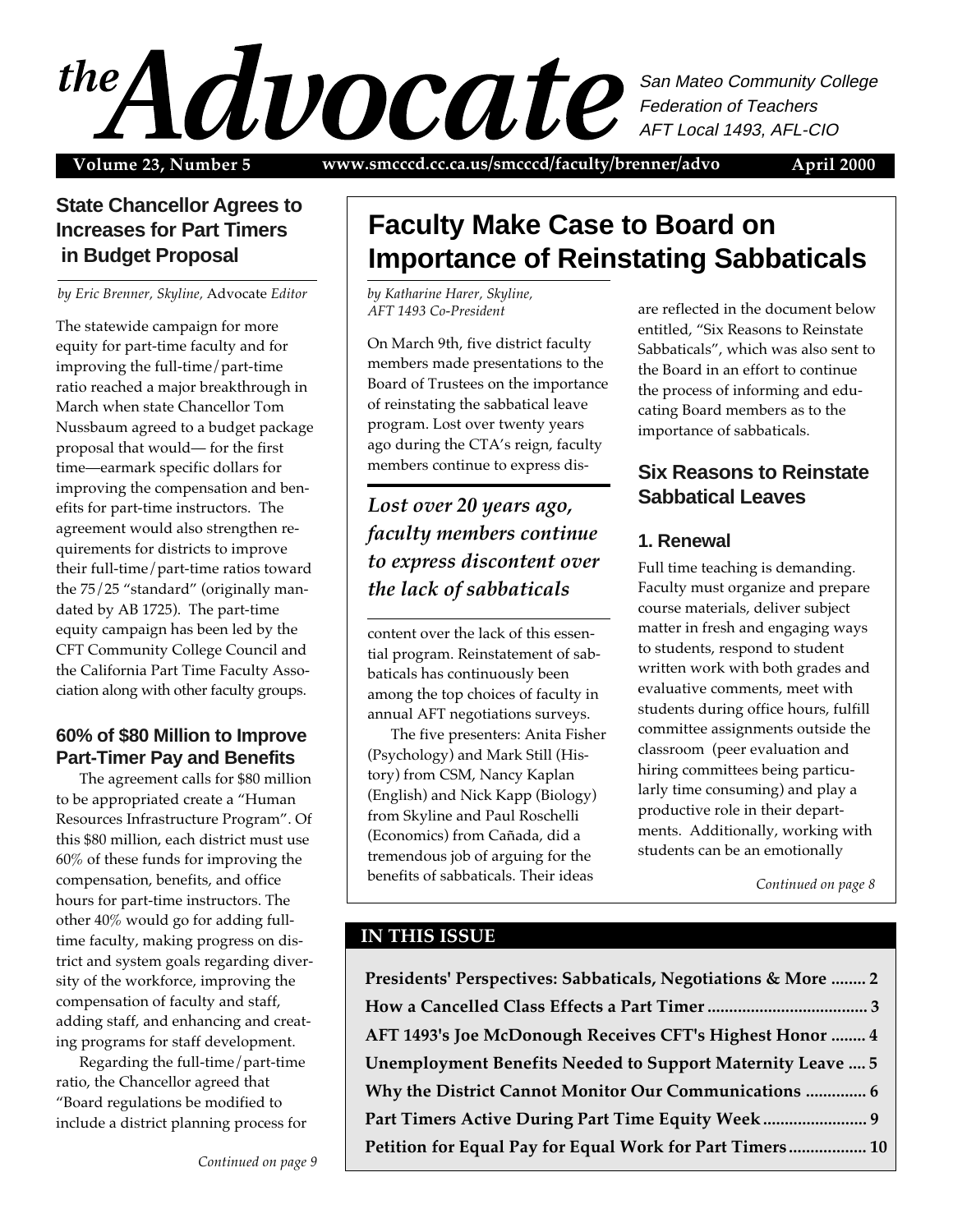

**San Mateo Community College Federation of Teachers AFT Local 1493, AFL-CIO**

1700 W. Hillsdale Blvd. San Mateo, CA 94402 (650) 574-6491

**Editor:** Eric Brenner, Skyline, x 4177

**Editorial Committee:** Eric Brenner, Skyline, x 4177 Dan Kaplan, x 6491

**Co-Presidents** Katharine Harer, Skyline, x 4412 Joaquin Rivera, Skyline, x 4159

**Vice President** Bess Chandler, Skyline, x 4286

**Secretary** George Goth, Skyline, x 4390

**Treasurer** Allen Wolfe, CSM, x 6491

**Chapter Chairs** Bess Chandler, Skyline, x 4286 Sondra Saterfield, Cañada, x 3288 John Searle, CSM, x6607

**Executive Committee Reps.**

Rick Hough, Skyline, x 4193 Mo Macdonald, Skyline, x 4128 Anne Nicholls, Cañada, x 3293 Karen Olesen, Cañada, x 3415 Shaye Zahedi, CSM, x 6240

#### **Part-timers Reps.**

Kathleen Feinblum, Sky, 6889 x 9367 Carol Hansen, CSM, x 6677 x 9267 Ann Longknife, CSM, x 6677 x 9273 Patricia Palmer, Sky, x 6889 x 9418

**Chief Grievance Officer** John Kirk, CSM, x 6386

**Part Time Faculty Coordinator** Kathleen Feinblum, Sky, 6889 x 9367

**Executive Secretary** Dan Kaplan, x 6491

#### **THE PRESIDENTS' PERSPECTIVES**

# **CFT Convention, Sabbaticals, Contract Negotiations, New Presidents and You**

*by Katharine Harer and Joaquin Rivera, AFT 1493 Co-Presidents*



It has been a busy spring for all of us, and many worthwhile events have taken place. At the CFT Convention in Anaheim in February we took part in a number of interesting discussions and debates. Our local was honored when Joe McDonough, former CSM Psychology professor and union activist, received the prestigious Ben Rust lifetime achievement award. (See article, page 4.) His speech, which was very well-received, was truly inspirational. Our local also received an award for membership growth. Thanks to all of you who have recently joined the union.

On March 9th, five district faculty members--Anita Fisher (Psychology) and Mark Still (History) from CSM, Nancy Kaplan (English) and Nick Kapp (Biology) from Skyline and Paul Roschelli (Economics) from Cañada- made presentations to the Board of Trustees on the importance of reinstating the sabbatical leave program. Their ideas are reflected in the document entitled, "Six Reasons to Reinstate Sabbaticals" which is printed in this issue of *The Advocate* beginning on page 1. This document was also sent to the Board in an effort to continue the process of informing and educating Board members as to the importance of sabbaticals.

Contract negotiations have begun although District Chief Negotiator, Associate Chancellor Greg Marvel, has moved on to take a position in the Contra Costa Community College District, which started on March 20th. He plans to continue on with SMCCCD negotiations, on "loan" from Contra Costa, until a replacement can be found. We've nothing substantial to report from the table as yet, but the district does seem to be looking favorably on a vision care program this time around which is good news for all of us who read for a living! More details when we have them.

As most of you must know by now, all three colleges have hired new presidents and all from the ranks of the temporary presidents. We wish all three: Rosa Perez at Cañada, Shirley Kelly at CSM and Fran White at Skyline the best of luck and we look forward to working in cooperation with them.

Finally, we want to remind you that you are welcome to attend the local's Executive Committee meetings which take place on the second Wednesday of each month at 2:30 p.m. The next E.C. meeting is at Cañada on April 5th and the May 10th meeting is at Skyline. Call Dan Kaplan at the AFT Office (x6491) for room locations. Please join us to participate or observe — or both. We need your input.

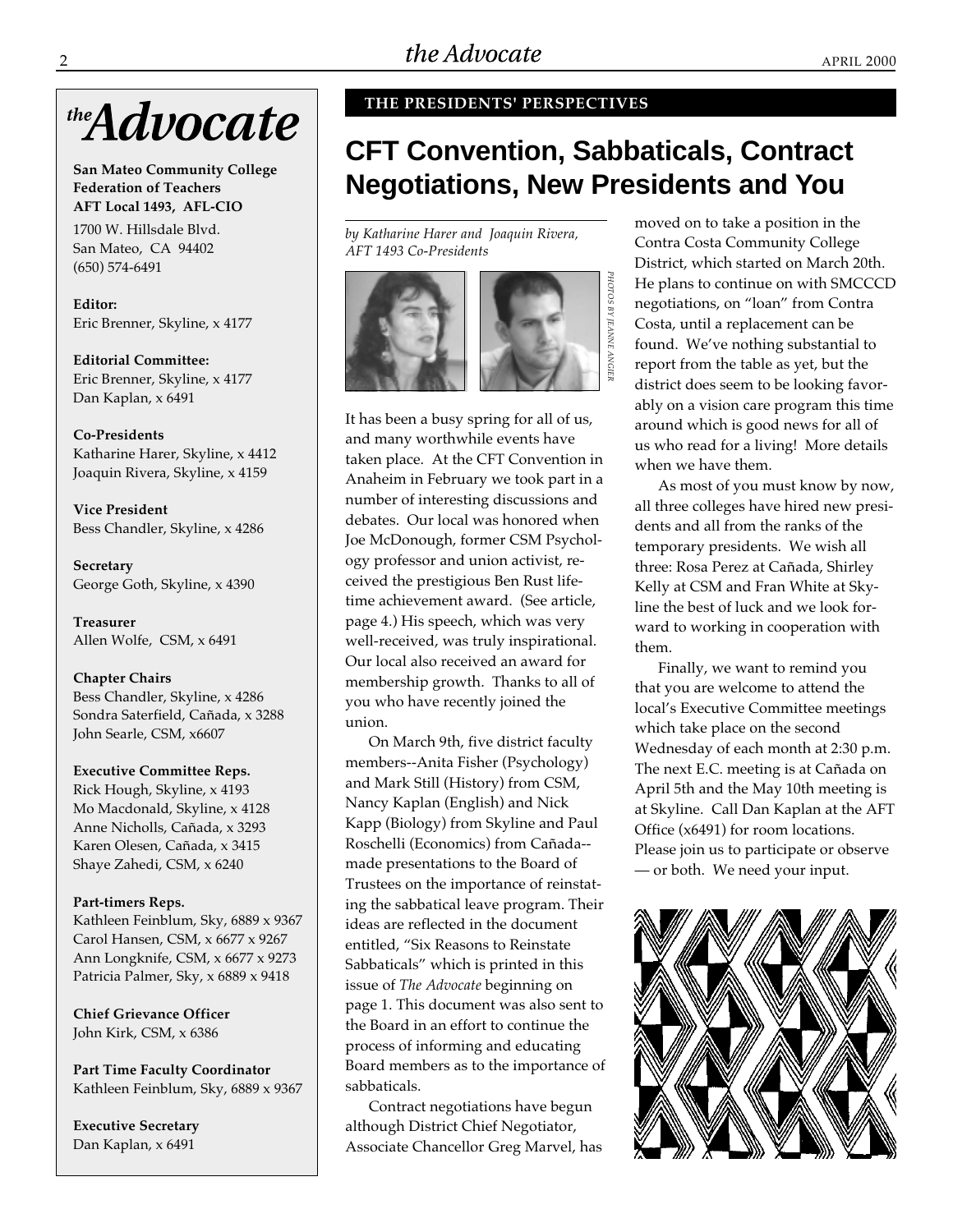#### **THE PART-TIMER VOICE**

# **How a Cancelled Class Effects a Part-Timer**

*by Kathleen de Azevedo Feinblum, AFT 1493 Part Time Faculty Coordinator (650) 358 6889 x 9367 azevedo@pacific.cnchost.com*



The first time was brutal. At a particular college, I was teaching choice classes literature and

women's writing — rarely given to part-timers. I had great evaluations and felt confident as "a regular". One day I realized that I hadn't gotten my class assignments for the next semester in the usual prompt way. The same day, I received a brusque note in my mailbox: I was not given any classes. This rocked me off my roots and elicited typical part-timer reactions: Did they forget about me? Had I offended a colleague by mistake? The answer was simple. My department chair told me the enrollment had dropped and that the subsequent lay-off wasn't "about me" at all.

But it was about me. Though I was able to get another job, I was never the same again

#### **Oh the Nerves**

For a part-timer, "back-to-school" means a feeling of dread that doesn't go away until you get the roll sheet with twenty names. When I plan lessons with new course material I ask: "Is this effort for naught?" "Do I dare spend all this money and time creating a swell reader only to not be able to use it?" No one has time to feel the dawning of a rosy new semester with four hours of sleep the night before. On the first day of class, students see an instructor who is professional and

# APRIL 2000 3

enthusiastic (or relieved). They don't see the instructor groveling for a spare class to make up for the class that was just canceled.

#### **Juggling an Awful Lot of Balls**

When a class is canceled, I scramble for another, often calling different school districts. My legacy is that now I work at three schools. Whereas I am lucky to have found employment and I have learned new teaching techniques from being flexible to new demands, I teach and commute, period. No time to grow to love the school. Part-timers often overload their schedules to protect themselves in case one class disap-

pears. Or we bend the rules a little to keep the classes we do have. How willing are we to lower the boom on prerequisites? Depends. For a class of thirty, we have some leeway to redirect students to classes more appropriate. But for a shaky class of 18? Well, one has to eat.

### **Uneasy Liaisons**

*ART BY ALONSO SMITH*

Class cancellations inadvertently set one professor against another. As we are all fighting for our best interests, no one wants to "suggest" a few students go to another class struggling with low enrollment. We feel the pang of resentment when our class is canceled only to have another open at the last minute, sometimes with a new instructor, one with less seniority. Under these circumstances, the new instructor may be less likely to get a warm reception from colleagues. Class cancellations also strain the relationship between full and

part-timers. If a full-timer loses a class, they have to overload their schedule for next semester which leaves one class less for a part-timer.

It doesn't matter how good you are at what you do. In the end, you feel like nothing but the excess they have to cut. It is like having a relationship with a womanizer. You never know when he's going to dump you, so how thoroughly can you love the man?

#### **Show Me the Money**

The most obvious repercussion of this whole mess is the loss of income. While canceled classes are an inconvenience for students, they can be devas-

> tating financially to a parttimer. If a part-timer teaching four classes loses one, that's 1/4 of their income. An eliminated daily class is a huge shark's bite. Finding other employment becomes a nightmare. Since schools start around the same time, it's very hard to get a job at another school. A canceled class also leaves a gaping hole in what was an ingeniously planned schedule. The worst is when you are offered a class at the last minute, and have to turn it down because it falls during commute time.

When administrators expand classes in the hopes

of attracting students or have classes at experimental or unpopular times, they need to do it carefully. Decisions from the top affect human lives below. The system already produces anxious and exhausted teachers. We shouldn't even milk cows in that condition. Why should we teach students in such a manner? ■

## **See Other Part Timer News:**

**Increases for Part Timers in State Budget Proposal . . . Page 1 Part Timers Equity Petitioning, Rally & Lobbying. . Pages 9 & 10**

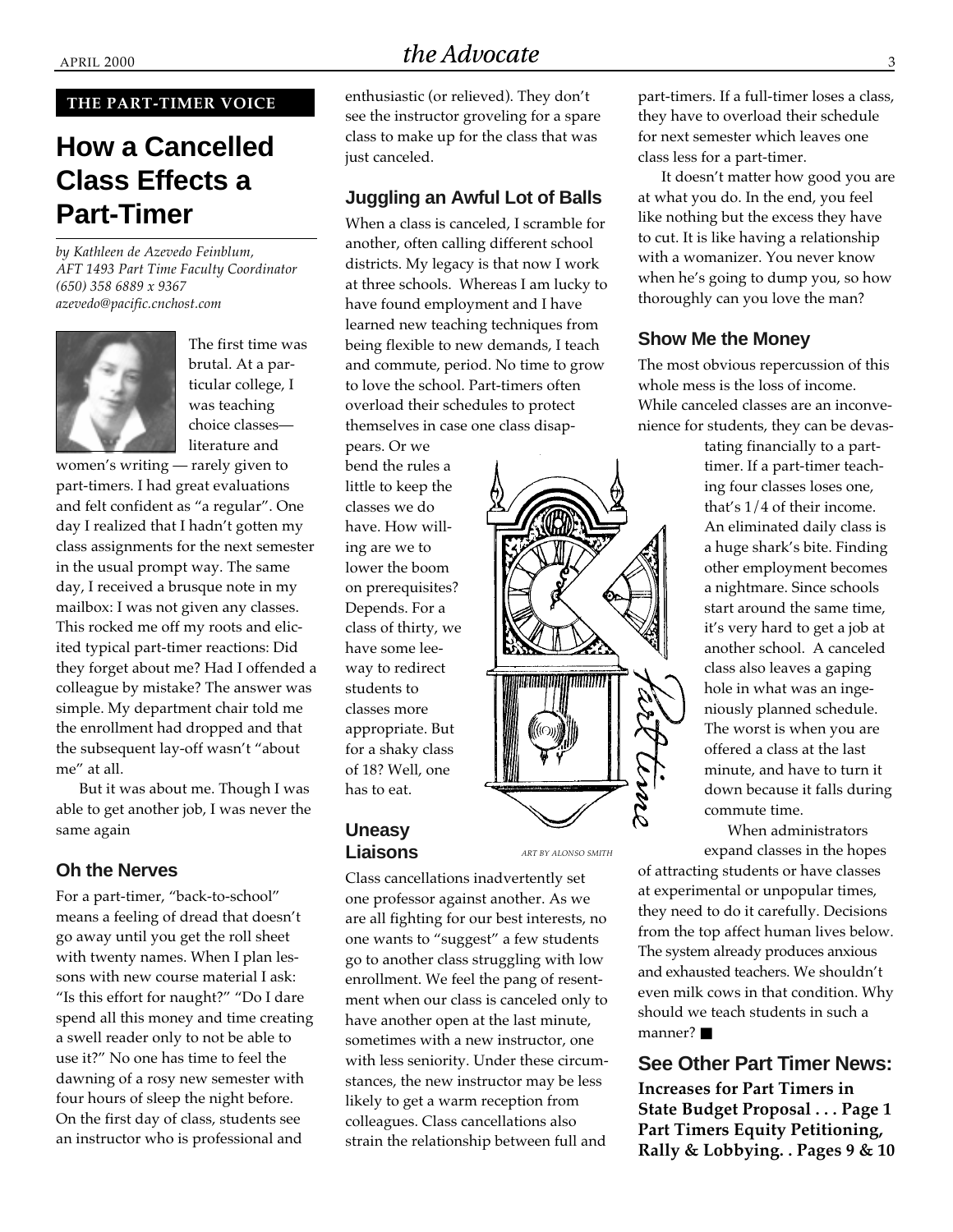# **AFT 1493's Joe McDonough Receives Highest Honor at CFT Convention**

At the annual convention of the California Federation of Teachers, Joe McDonough, retired CSM Psychology Professor and AFT activist, was given the highest honor bestowed by the CFT – the Ben Rust Award. Marty Hittelman, CFT Senior Vice President,

gave the award to Joe at a luncheon in his honor. Before Joe gave his mandatory, thoughtprovoking and inspirational speech, his longtime colleague, John Kirk, introduced him. John's introduction covered a number of incidents involving Joe and his unique and effective methods of recruiting new members to the AFT but was highlighted by the showing of a video of Joe looking directly into the camera and telling a

cabulary, but defined as someone who knew something about public relations and practical politics. He advocated forming a COPE committee in Local #1493, wanting to see a certain viciously anti-faculty member of the Board of Trustees defeated. Joe helped

hired faculty member, introduce himself and the Union, answer questions, and almost always return with a signed AFT membership form. Even after Joe was on his post-retirement contract, he kept that list of faculty on his office wall, still added the names of all new hires, and still made his regular AFT membership recruitment visits. As a result of Joe's efforts, almost



*Joe McDonough (center) surrounded by (left to right) AFT 1493 Co-President Katharine Harer, AFT 1493 Executive Secretary Dan Kaplan, AFT 1493 Chief Grievance Officer John Kirk and AFT 1493 Co-President Joaquin Rivera. (Photo by Sharon Beals)*

potential recruit, "We need you in the union."

The following text is from the CFT's Ben Rust Award brochure.

## **An Activist in AFT Local 1493 for Over Three Decades**

For over three decades, Joe McDonough exemplified activism in AFT Local 1493, the San Mateo Community College Federation of Teachers. In politics, in bargaining and in membership recruitment, Joe showed the dedication and commitment that helped build and sustain a strong local union.

Joe thought of himself as a propagandist, not a dirty word in his voset up the infrastructure that led to his ouster and to the establishment of the local as a political force.

### **Joe Got Everyone to Join**

Although Joe held virtually every position possible on Local 1493's Executive Committee, including two terms as President (1982 and 1987), and terms as Vice-President and Chief Negotiator, the position he held for the longest time was that of Chair of the Membership Committee. In this capacity, Joe's union work became legendary in the district. He kept a list of all the faculty on his office wall, a blue pin next to the name of each non-AFT member. His goal was to remove, one by one, those blue pins. Joe would go to each newly

90% of the full-time faculty became AFT members, Local 1493 won three membership growth awards from the CFT in 1984, 1990 and 1991, and a national award from the AFT in 1989.

## **"Blue Sheets" Always Had Facts District Wanted Hidden**

As a negotiator, Joe took on the crucial function of communicator for the team. Whenever contract negotiations weren't going well, Joe put out the AFT Faculty Times. Known as the

"blue sheets" because of the blue paper used exclusively for them, these bulletins contained facts and statistics that always refuted the nonsense the District put out. Joe documented that each year the district overestimated its expenditures and underestimated its income, resulting in large ending balances. In fact, Joe became one of the local's best budget analysts in the course of working on his beloved Faculty Times. He became very adept, for example, at discovering the different areas of the budget where the administration temporarily hid monies in their efforts to claim none existed for decent faculty raises. He once got the CFO to admit that she had hidden over \$1 million in a special account. She said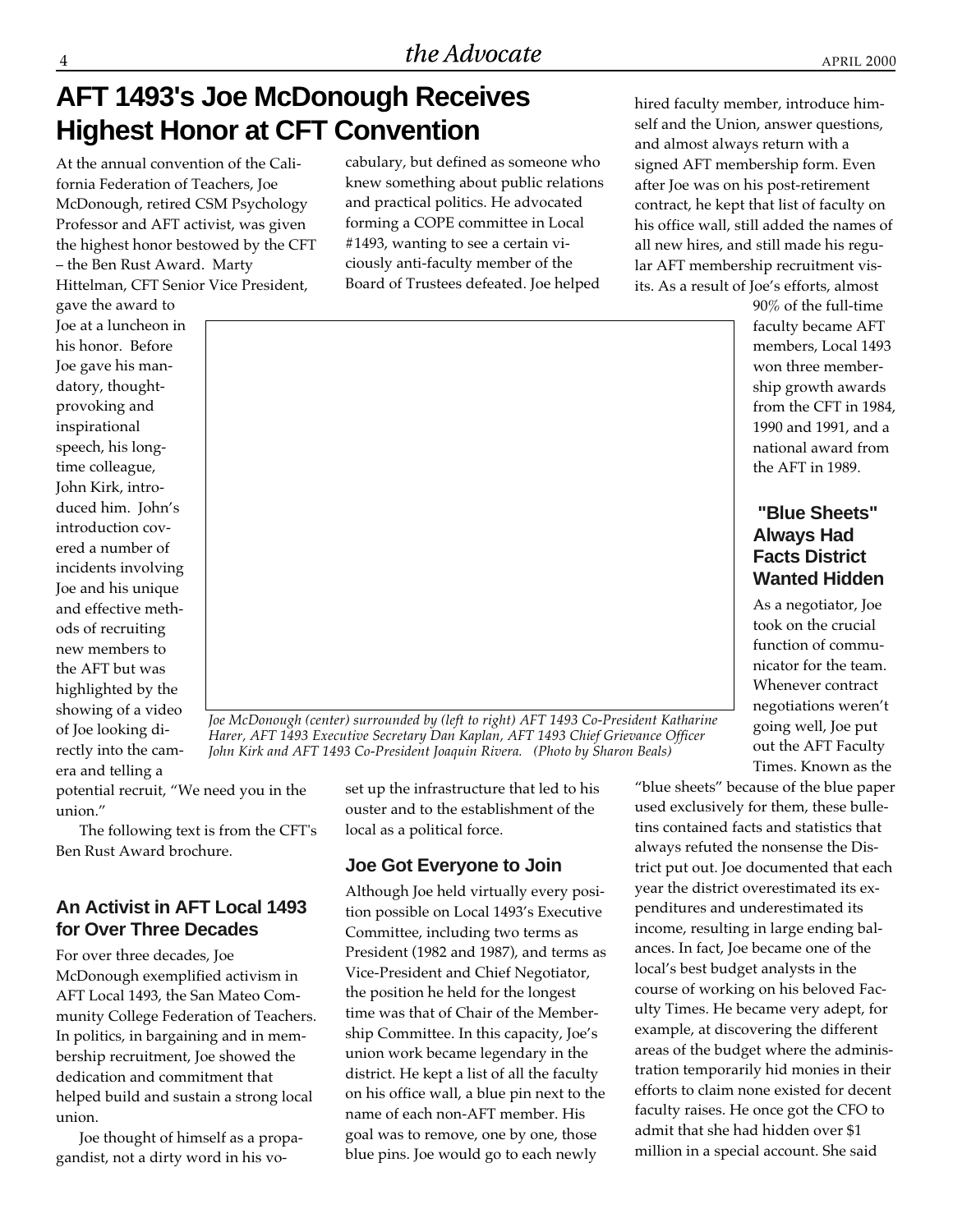APRIL 2000 5

#### she had just "parked" it there. Joe's hard-hitting analyses of the budget and related issues caused the District to lose much credibility. And the AFT Faculty Times won first place for Best Bulletin Series in the CFT's statewide Communications awards in 1995.

During WWII, Joe served on a Navy destroyer off Okinawa. A Japanese torpedo plane came in under radar, and deliberately crashed into the ship. Half the crew was killed. Joe was picked up from the water's flaming surface by a nearby ship, but he sustained second-degree burns. Perhaps this experience caused him, decades later, to fret about the concentration of Local 1493's leadership in one building at CSM. "We've got to spread out the leadership onto other campuses," he would worry out loud. "One block bomb could take out Building 15 and we'd all go with it."

Before turning to teaching, Joe worked as a staff psychologist in a locked ward in a mental hospital. This served him well in the San Mateo CCD. He put his knowledge of psychology to use as a union recruiter, and as one of the most popular teachers at the College of San Mateo. He amused and delighted, as well as educated, his always-full classes for over three decades. Joe's daughter, Susan, inherited her father's enthusiasm for social justice and the cause of unionism. She works for SEIU Local 715 in Santa Clara. Her husband, Joe's son-in-law, works for the AFL-CIO Organizing Institute in Oakland and teaches community college labor studies.

When he retired, Joe McDonough was honored by his Assemblyman with both a ceremony at the College of San Mateo and a proclamation from the California Legislature. It is fitting that the CFT now honor Joe McDonough with the Ben Rust award, its most prestigious honor, for his dedication and commitment over the years to the building of a strong faculty union. ■

# **Pushing for Unemployment Benefits to Support Maternity Leave**

The debate in this country around the issue of maternity leave has concerned whether or not employees could take unpaid time off for a rather short period of time, never more than twenty-six weeks. There was strong employer opposition to the idea that workers should be allowed even unpaid maternity leave for a brief period. Nonetheless, the Family Leave Act was finally signed into law in 1993.

### **Upaid Maternity Leave Won't Make It**

But how are you supposed to survive when your maternity leave is unpaid?



Thus, there is a reform proposal now being considered by the Department of Labor to allow Unemployment Insurance Benefits to be used while on

*Dan Kaplan*

unpaid maternity leave. The following letter by AFT's Executive Secretary, Dan Kaplan, was written in support of this proposal.

#### **Europe Has the Right Idea**

The debate around maternity leave in Western Europe, by way of contrast, has always been about what percentage of your wages would be received during maternity leave, and how long you could stay out at that rate of compensation.

For comparative purposes, Sweden used to provide paid maternity leave (at 90% of your wages) for 18 months. As in the United States, there has also been an assault on the social safety net in Sweden. Now Sweden provides paid maternity leave (at 90% of your wages) for only 12 months!

Grace A. Kilbane, Director Unemployment Insurance Service Employment and Training Administration U.S. Department of Labor

#### Dear Ms. Kilbane:

I am writing, as the Executive Secretary of AFT Local 1493, to express strong support for the Department of Labor's proposed regulation allowing states to provide unemployment benefits to parents of newborn and newly-adopted children.

Here in California, we are eager to expand and update the unemployment system to meet the needs of today's working families. For most working families, taking an unpaid leave simply is not a realistic option. All workers—not only those who can afford to take an unpaid leave should be able to take time off from work when their families need them most. The proposed regulation is an important first step toward this goal.

However, the regulation should be expanded to allow California and other states to have greater flexibility. States should be allowed, if they wish, to provide unemployment benefits to all workers who must take leave for reasons covered by the Family and Medical Leave Act, not only to parents of newborn and newly-adopted children.

I hope that the Department of Labor will allow California as much freedom as possible to provide unemployment benefits during family and medical leave. Thank you very much.

Sincerely,

Dan Kaplan Executive Secretary, AFT Local 1493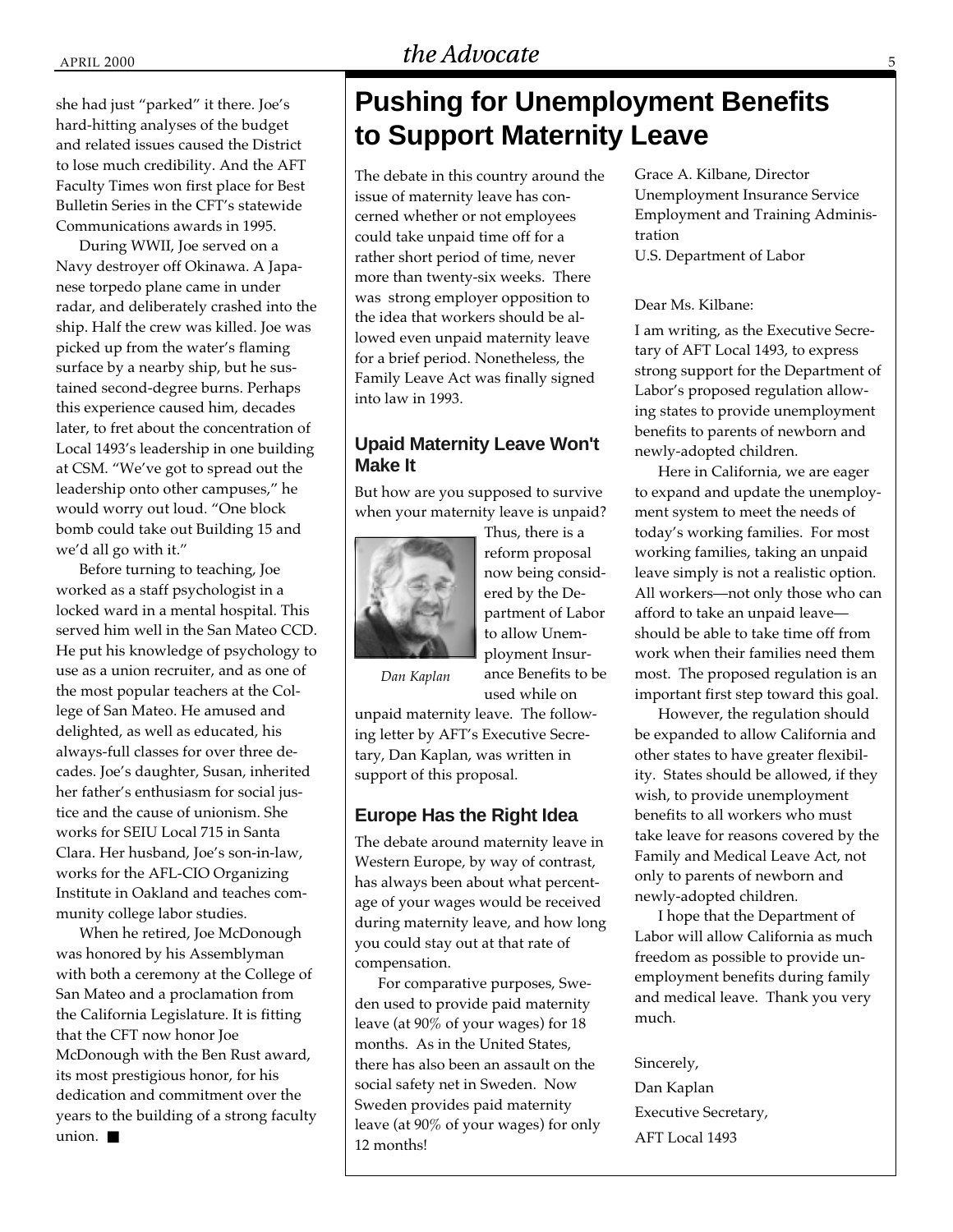# **Why We Won't Allow the District to Monitor Faculty Communications**

*By Robert J. Bezemek, AFT 1493 Attorney*

*The following article by AFT Local 1493 attorney Robert Bezemek summarizes a letter Bezemek wrote to the District protesting the administration's attempts to change the District Communications Policy to allow the monitoring of faculty and staff use of the District's electronic communications systems. A copy of the complete letter is available on* The Advocate *webpage at: www.smcccd.cc.ca.us/ smcccd/faculty/brenner/advo. A report on the District's proposal and the initial responses by the AFT and the Academic Senate were covered in the last issue of* The Advocate *(which is also available on the webpage.) -ed.*

Hitchcock would not be surprised. The master of voyeurism would understand the burgeoning fascination by employers with scanning the e-mails and web habits of employees. What sport, knowing what your workers are saying or thinking about you, and justifying the intrusion by claiming it's to guard against sexual harassment or misuse of employer equipment.

Regardless of the rationale, the intrusion is severe and should ordinarily be treated as unlawful. Moreover, such activities can be guarded against through both collective bargaining and the unfair labor practice procedures of State and Federal labor agencies.

This article discusses theories which may be applied when employers attempt to peer into their employees' email messages and use of employer computer systems. As I explain, California public school districts are under a duty to negotiate any limitations on access to internal district communication systems. Second, districts may not interfere in the right of faculty or unions to utilize internal communication systems, including Internet access portals. Third, surveillance may intrude on privacy rights or otherwise violate State labor laws.

### **Limitations On Access To School District Communications Are Negotiable**

Faculty use district communication systems because they are there. Such systems are inviting. They provide an opportunity for faculty otherwise isolated across a campus, or district, to communicate directly with their union representatives and each other on matters of wages, hours and working conditions. Faculty can contact each other to discuss their complaints. Given the variety of schedules faculty have, email provides a unique opportunity to

# *In academic settings, this country has long fostered the notion of academic freedom and open exchange of ideas.*

interact with each other. E-mail messages have been characterized as a "substitute for telephonic and printed communications, as well as a substitute for direct oral communications." (1) Email is also informal. "This ability to exchange ideas and discuss what action to take collectively is the key to the effective preservation of labor rights . . . electronic communication promotes responsive interchanges and . . . resemble[s] speech or the distribution of literature." (2)

Employees naturally resort to informal communications to discuss their work and academic concerns. (3) Long ago the NLRB recognized that employees cannot realize the benefits of the right to self-organization guaranteed by the labor laws, unless there are adequate means of communication open to them, so that they can be informed and advised of their rights, and have the opportunity to exchange information and ideas. (4)

Even the U.S. Supreme Court has recognized that, "The place of work is a place uniquely appropriate for dissemination of views concerning the bargaining representative and the various options open to the employees." (5) When the EERA was created, the legislature established a statutory right of access by labor organizations and employees to district means of communication. The EERA provides: "Employee organization shall have the right of access at reasonable times to areas in which employees work, the right to use institutional bulletin boards, mail boxes, and other means of communication, subject to reasonable regulation  $\dots$ " (6)

PERB has held that these access rights are negotiable. (7) Any district policy which governs employee or union access to means of communication is therefore bargainable. And whenever new rules are proposed, an employer has a duty to negotiate. (8)

PERB recently held that under the Dills Act, a companion to the EERA, that the attempted imposition of a new Internet/Intranet policy required notice and negotiations with the union. (9) Although the Dills Act, unlike the EERA, does not contain an explicit grant of organizational access to means of communication, PERB required negotiations. Recently districts have begun to regulate their Local Area or Wide Area Networks, and access to the Internet. Just as Internet technology is uniquely conducive to employee communication, it also allows employers opportunities to eavesdrop or, more likely, review e-mail messages. Many commentators are recommending the adoption of these intrusive policies. Usually these policies specify that electronic communications are not private.

Yet faculty cannot be forced to surrender their privacy or concerted activity rights, nor can a labor union waive them. The first line of defense should be a demand to negotiate any proposed policy which allows monitor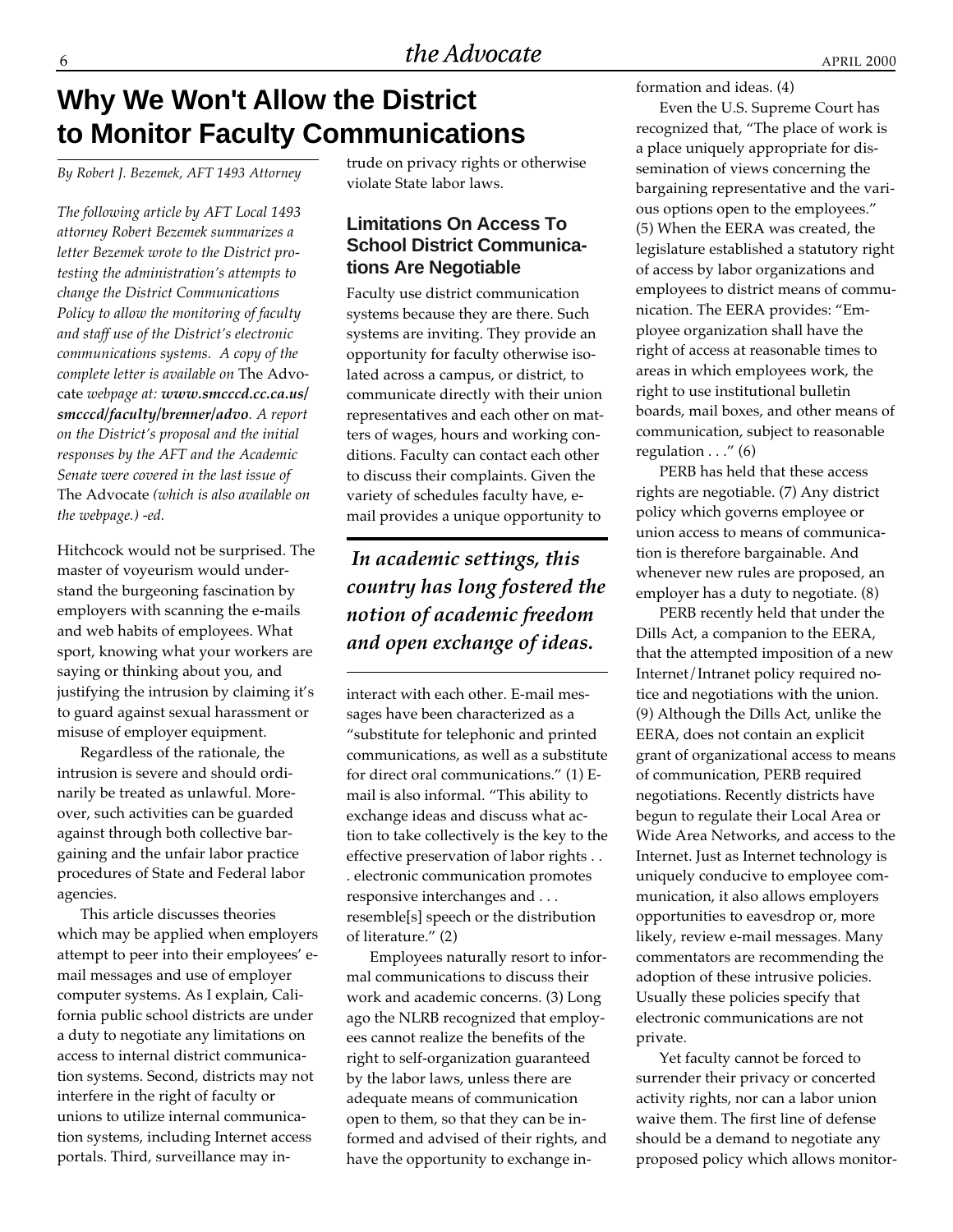ing of electronic communications. If the policy is adopted unilaterally, the union should promptly object and demand negotiations. If the employer refuses, an unfair labor practice charge or union grievance would be appropriate.

 Further, where an existing employer policy or practice allows some personal use of an employer's e-mail system or Internet connection, a refusal to permit its use for union or concerted activities amounts to discrimination. Punishment of an employee for violating a policy may therefore constitute an unfair labor practice. (10)

## **It Doesn't Matter If Activity Occurs on District Property or Equipment**

Many of the articles I've read, and a few lower court decisions, conclude that a District has a right to survey or monitor electronic communications because the activity occurs on district property or equipment. These opinions ignore long-settled precedent. Retrieving stored e-mail conversations, or monitoring them as they occur, constitutes more than passive observation of employee activity. (11) Surveillance of employees engaged in protected concerted activities on employer property violates the law because it tends to intimidate or coerce employees. (12) Since the earliest days of the NLRA, the law has forbidden employer surveillance of concerted activities when conducted on employer property. (13)

Employees have an expectation of privacy in their communications with each other and their unions concerning union or concerted activity. Under these circumstances, employer arguments that electronic communications are "not private" are invalid. Likewise, employees cannot be required to surrender their rights or to agree to such surveillance. Just as "Yellow Dog" contracts were invalid because employers could not forbid employees from joining a union, employers have no right to demand that employees

# APRIL 2000

**STATE BUDGET** mail communications. The NLRB and agree to employer inspection of their e-PERB have both held that even on an employer's property, employees have a right to engage in protected union activities during their non-working time. (14) "E-lawyers" advising the adoption of Orwellian policies seem ignorant of this history.

Faculty also have an expectation of privacy in their offices, desks and file

## *the right to self-organization must be held paramount . . .*

cabinets, despite ownership by the employer. (15) As a consequence of this privacy expectation, public officials can search offices, file cabinets and desks only based on a legitimate, work-related need or individualized suspicion. Otherwise, the employer violates the Fourth Amendment to the U.S. Constitution. (16) The Fourth Amendment prohibition on unreasonable searches and seizures applies to searches conducted by public school officials. (17)

If an employer engages in surveillance of e-mail or communications, labor organizations may be able to file unfair labor practice charges, or grievances, alleging interference in or discrimination because of protected concerted or union activities.

#### **Conclusion**

 In academic settings, this country has long fostered the notion of academic freedom and open exchange of ideas. Given the special setting of an educational institution, it is especially ironic that many public colleges and school districts wish to limit or monitor employee communications. Because of the overriding statutory policy in favor of employee communication, where an employer rule "constitutes such a serious impediment to the freedom of communication which is essential to the exercise of the right to self-organization . . . the right to self-organization must be held paramount, and the rule

give way." (18) This article is intended to outline pertinent issues. The availability of remedies and strategies in any given case should be analyzed by the union's counsel.

#### **Notes**

1. In Re: Amendments to Rule of Judicial Administration, 65 So. 2d 1185 (Fla. Sup. Ct. 1995).

2. Networkers' Rights: The NLRA and Employer Electronic Communications, Broder, 105 Yale Law Journal 1639, 1662 (1996); National Labor Relations Board General Counsel Advice Memo, 1998 NLRB GCM Lexis 40 (1998), p. 18

3. Kinder-Care Learning Centers, Inc., 299 NLRB 1171, 136 LRRM 1056 (1990)

4. Le Tourneau Co., 54 NLRB 1253, 1260 (1944), aff'd sub nom. Republic Aviation v. NLRB, 324 U.S. 793 (1945)

5. NLRB v. Magnavox Co., 415 U.S. 322, 325 (1974)

6. Government Code § 3543.1(b)

7. San Mateo City School District (2984) PERB Dec. No. 325, 8 PERC ¶ 15021, p. 136; Davis Joint Unified School District (1984) PERB Dec. No. 474, 9 PERC ¶ 16045, p. 142

8. NLRB v Miller Brewing Company, 408 F.2d 15, 70 LRRM 2907 (9th Cir. 1969), enf. 166 NLRB 831, 65 LRRM 1649 (1967)

9. State of California (Water Resources Control Board) (1999) PERB Dec. No. 1337-S, 23 PERC ¶ 30136, p. 475-476

10. Kinder-Care, supra

11. F.W. Woolworth Co., 310 NLRB 1197, 143 LRRM 1187 (1993)

12. F.W. Woolworth Co., supra; Waco, Inc., 273 NLRB 746, 747 (1984)

13. Consolidated Edison Co. v. NLRB, 305 U.S. 197, 3 LRRM 645 (1938)

14. Republic Aviation Corp., 51 NLRB 1186 (1943), enf., 142 F.2d 193 (2nd Cir. 1944), aff'd, 324 U.S. 793 (1945)

15. Ortega v. O'Connor, 480 U.S. 709, 727-

729; U.S. v. Hoffa, 385 U.S. 293, 301 (1966)

16. Ortega v O'Connor, supra, at 40 U.S. at 720-721

17. New Jersey v. T.L.O. (1985) 459 U.S. 325, 333-337

18. NLRB v. Magnavox Co., 415 U.S. at 325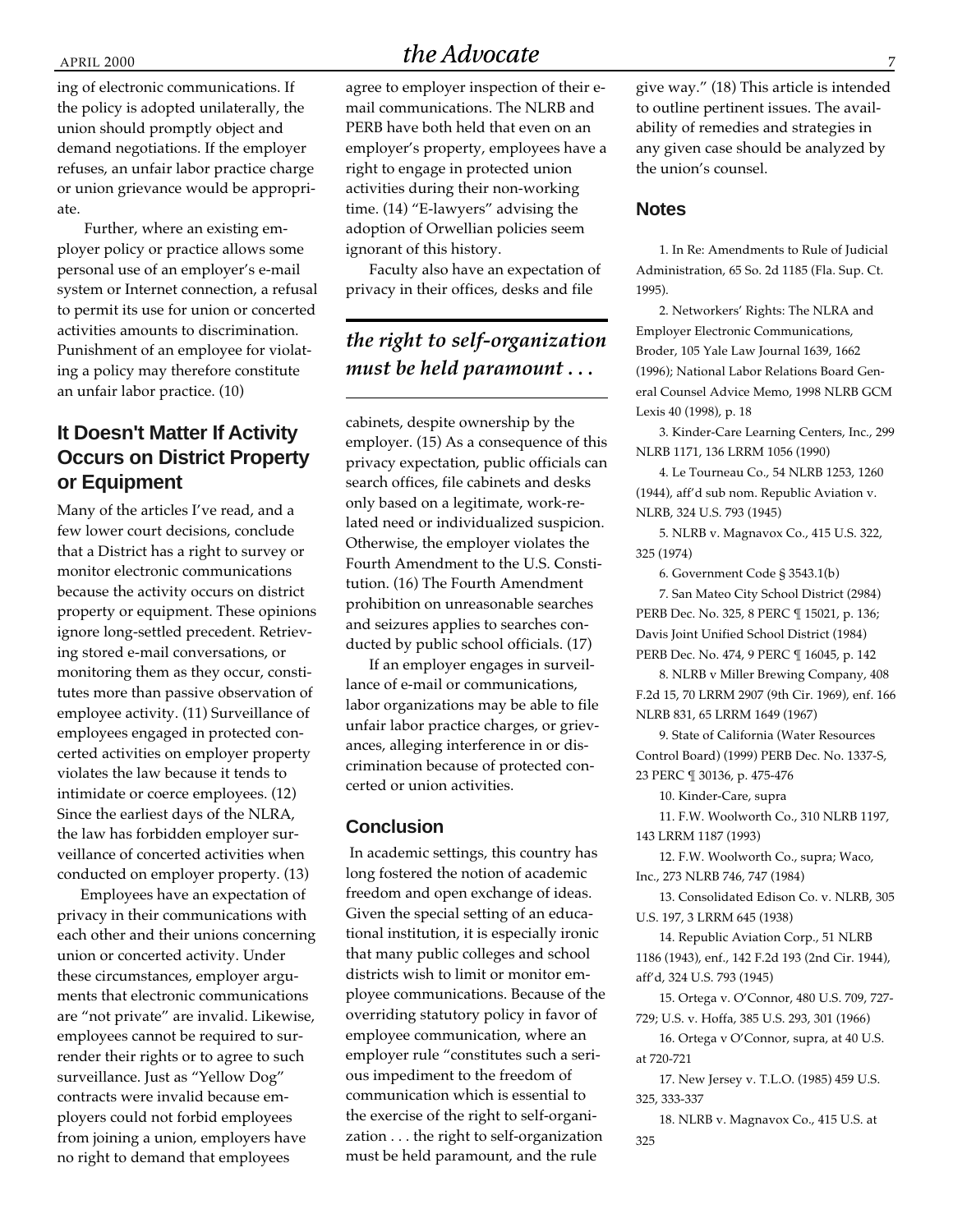## **Six Reasons to Reinstate Sabbatical Leaves**

*Continued from page 1*

draining experience. Our students bring a constellation of strengths and weaknesses with them into our classrooms stemming from their family backgrounds, cultures, home lives, work lives, prior experiences with school and their emotional as well as educational readiness for academic work. A caring instructor gives of him/herself in ways that are not quantifiable; this often results in a feeling of depletion and the physical and mental need for renewal. Because of the demands of reading, researching and trying to stay current in our fields, winter and summer breaks do not provide sufficient time for this process of regeneration to take place, and the result is burn-out, demoralization and a lower level of overall productivity.

## **2. Retraining and Professional Growth**

In order to keep up with current information, changing trends, technical innovations and the vast amount of academic scholarship in our fields, fulltime faculty need opportunities to retrain and grow professionally, to immerse themselves in their original areas of expertise. There have been enormous changes in most fields in the last ten to twenty years. Technology alone accounts for much of this transformation. While our professional development program allows faculty to take a workshop or class here and there, this is often fragmentary and insufficient to fully master our changing discipline areas. If we are to be experts in our disciplines, we need the opportunity to re-enter our fields with the time and attention necessary to absorb new knowledge that we will then share with our students. Serious professional growth includes research, writing, presenting, networking, and publication of original work by faculty. The reality of achieving this kind of

growth is impacted by a full-time teaching load. How many books stay unwritten inside the heads of our faculty who never have the clear space and time in their busy lives to write?

## **3. The Cost of Losing Good Faculty**

The cost of losing good faculty creates both a financial burden and an unquantifiable pressure on a department, not to mention the impact on the college and district as a whole. Good teachers are leaving our district for a variety of reasons. The cost of housing in the area is one serious problem, as is the wear and tear of long commuting schedules for those who choose to live in more affordable areas. Our salaries are becoming less competitive, and this, combined with other factors, is driving some teachers to look elsewhere for positions, at other schools as well as in industry. Demoralization is a serious factor pushing our faculty towards other jobs. Sabbatical leaves contribute to a faculty member's perception of his or her employer as respectful of his or her needs and help teachers to maintain their commitment to staying with a district for the long term. At the same time, hiring committees are labor-intensive. It is more efficient to keep faculty members than to spend hundreds of hours screening and interviewing for new hires. And it should be noted that 60-80 hour hiring committee assignments contribute to full-time faculty burn-out — so it's a negative cycle no matter how you look at it.

### **4. Increased Enrollment**

When faculty members are productive, when they contribute in important ways in their fields — writing, presenting, networking, researching, etc. they are better teachers, able to attract and keep students in the district. The prestige that comes with professional growth projects such as publications, speaking engagements, and community involvement, will inevitably enhance the image of the district in the larger community. Judging from the results of the Community Needs Assessment, there is a need to create positive visibility for the district which will lead to increased enrollment. Furthermore, many sabbatical leave projects involve some aspect of enrollment generation. For example, in the Foothill/DeAnza district one faculty member spent her leave working with K-12 reading teachers to design a program that would enhance the teachers' work; she then revamped the teacher-training offerings in the Foothill-DeAnza district thereby increasing their K-12 teacher enrollment.

## **5. Forging Connections with Industry and the Larger Community**

When a faculty member designs a sabbatical leave project that encourages his or her involvement with a high-tech firm, a newspaper or a K-12 school district, to cite just three examples, there are obvious benefits to the district. New bonds are formed and pre-existing ones are strengthened. The possibilities are enormous, from funding to marketing to increased enrollment. Everyone agrees that community colleges should not be isolated from the world of commerce, technology, culture and education. Sabbatical leaves will generate opportunities for new and creative relationships between the district and the "outside world." If the district is to prosper and grow, both in terms of student enrollment and intellectual and worldly knowledge, we must create channels for faculty involvement beyond the walls of the classroom. Sabbatical leaves are one way to accomplish this.

## **6. The Only District with No Sabbatical Leave Program**

Research around the state reveals that the SMCCCD is the only known community college district with no sabbatical leave program in place. This fact could lead to further faculty dis-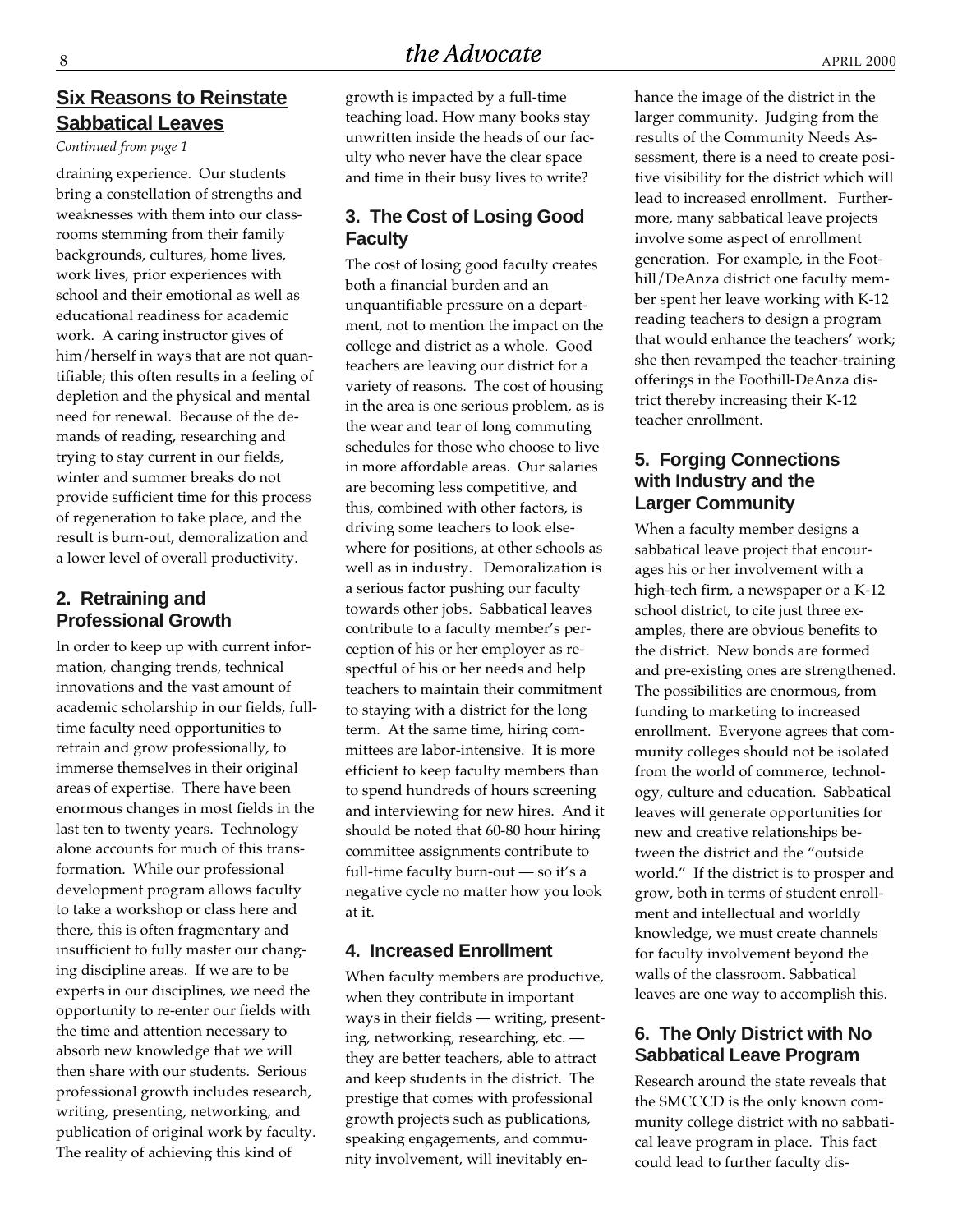gruntlement, but even more dangerous, it may impact the district's ability to hire excellent candidates who are not attracted to a district in which they will grow old and wise but never have an opportunity to experience a wellearned sabbatical. Add to this the fact that sabbatical leaves are becoming more prevalent in many other professions. Just one more reason why prospective candidates, as well as current faculty members, may decide to "seek their fortunes" elsewhere. ■

## **Increased Part-Timers' Pay in State Budget Proposal**

#### *Continued from page 1*

making progress toward the system standard of 75% [of all classes being taught by full-time faculty]. Under the revised regulation, districts will be required to make reasonable progress in improving their ratios (beyond the improvements required because of funding of growth and COLA) in those years where ongoing, unrestricted funds are provided beyond fullyfunded COLA and growth. The specific nature and magnitude of progress will be in accordance with the district's five-year plan, which will be updated annually. The plans and updates will be developed following appropriate collegial consultation and effective participation processes."

This agreement means that the state Community College Board of Governors and the Consultation Council, made up of leadership from all of the statewide community college constituent groups (faculty organizations, administrators' groups, and classified and student bodies), will present a unified proposal at upcoming Budget hearings in the state legislature.

The proposal includes an augmentation list of budget items that would total \$339 million in addition to the governor's initial budget. In addition to the \$80 million Human Resources Infrastructure (described above), the augmentation list includes the follow-

#### **Part Timers Petition for Equal Pay During Equity Week**

Community college organizations in California are calling public attention to inequities arising from the growth of the academic underclass with the Action 2000 Coalition's declaration of Part Time Faculty Equity Week, this past April 3-7.

The Action 2000 Coalition consists of the Community College Council (CCC)of the California Federation of Teachers (CFT), the California Part-time Faculty Association (CPFA), the Faculty Association of California Community Colleges (FACCC), the Community College Association (CCA) of the California Teachers Association (CTA), the California Community College Independents (CCCI), and the Communication Workers of America (CWA).

Despite the big-name affiliations of the Coalition, the impetus for this major public outreach effort comes from grassroots activism by part-time faculty members of these various groups in community college districts across the state. This has certainly been the case here in the San Mateo Community College District.

This past January there was a very well attended flex day workshop that discussed various issues related to the situation of part-time faculty. There was a new network of part-time faculty that was created out of this flex day event. And it was largely this new network that took the lead in organizing some activities here in the District last week, a local example of the kinds of activity that took place around the state during Part Time Faculty Equity Week.

At College of San Mateo, parttime faculty set up a table in Building 5 from Monday through Thursday, from 8:00 a.m. until 3:00 or 4:00 p.m. At the table, faculty collected signatures on the part-time faculty equity petition (see elsewhere in this issue of the Advocate). Also, the part-timers set-up a continuous showing of the videotape of the January 12, 2000 California Legislative Hearing on Part-Time Employment Issues in the California Community Colleges. The testimony

*Continued on page 10*

| ing: |                                    |                 |
|------|------------------------------------|-----------------|
|      | COLA                               | $$103+$ million |
|      | Growth $(4\%)$                     | $$144+$ million |
|      | Partnership for Excellence         | \$155 million   |
|      | <b>Student Access and Outreach</b> | \$27.9 million  |
|      | Credit Equalization                | \$15 million    |
|      | Noncredit enhancements             | \$12.8 million  |
|      | Telecom. and Technology            | \$16.3 million  |
|      | Economic Development               | \$10 million    |

While this unified budget recommendation is a major step forward, it remains to be seen what the legislature and the governor will agree to. In his March 24*th* Weekly Email Update, Chancellor Nussbaum stated that "it's inevitable that the legislative leadership and/or the Administration will tell us that our system request is just too high, and that we need to identify our priorities. We might even be given a figure (like \$200 million) and be asked to come up with a reduced list." If the augmentation list ends up having to be cut from \$339 million to around \$200 million, there is likely to be quite a bit of fighting ahead. ■